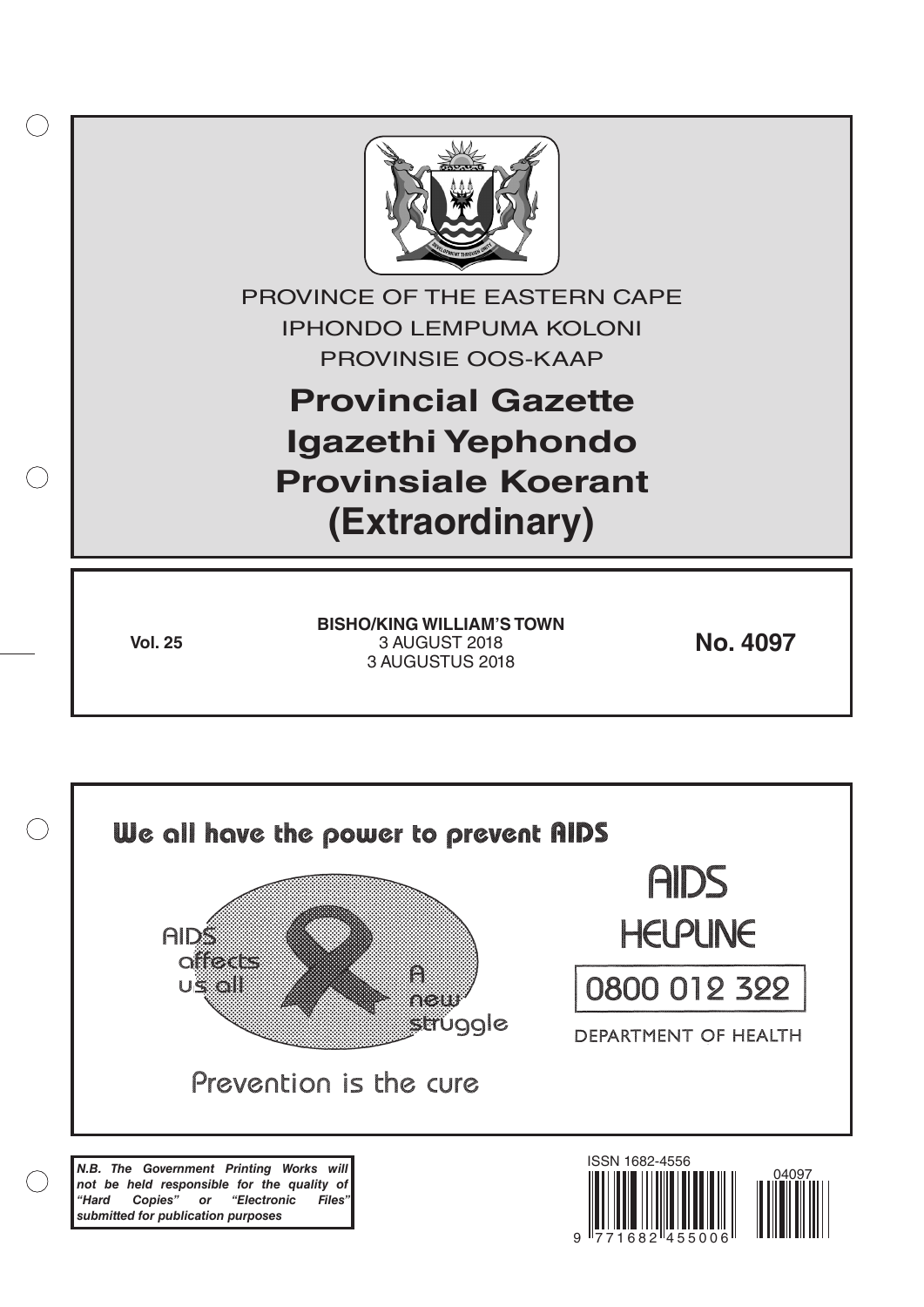# **IMPORTANT NOTICE:**

**The GovernmenT PrinTinG Works Will noT be held resPonsible for any errors ThaT miGhT occur due To The submission of incomPleTe / incorrecT / illeGible coPy.**

**no fuTure queries Will be handled in connecTion WiTh The above.**

### **CONTENTS**

|     |                                                       | <i>Gazette Page</i> |     |
|-----|-------------------------------------------------------|---------------------|-----|
|     |                                                       | No.                 | No. |
|     | <b>PROVINCIAL NOTICES • PROVINSIALE KENNISGEWINGS</b> |                     |     |
| 133 |                                                       | 4097                |     |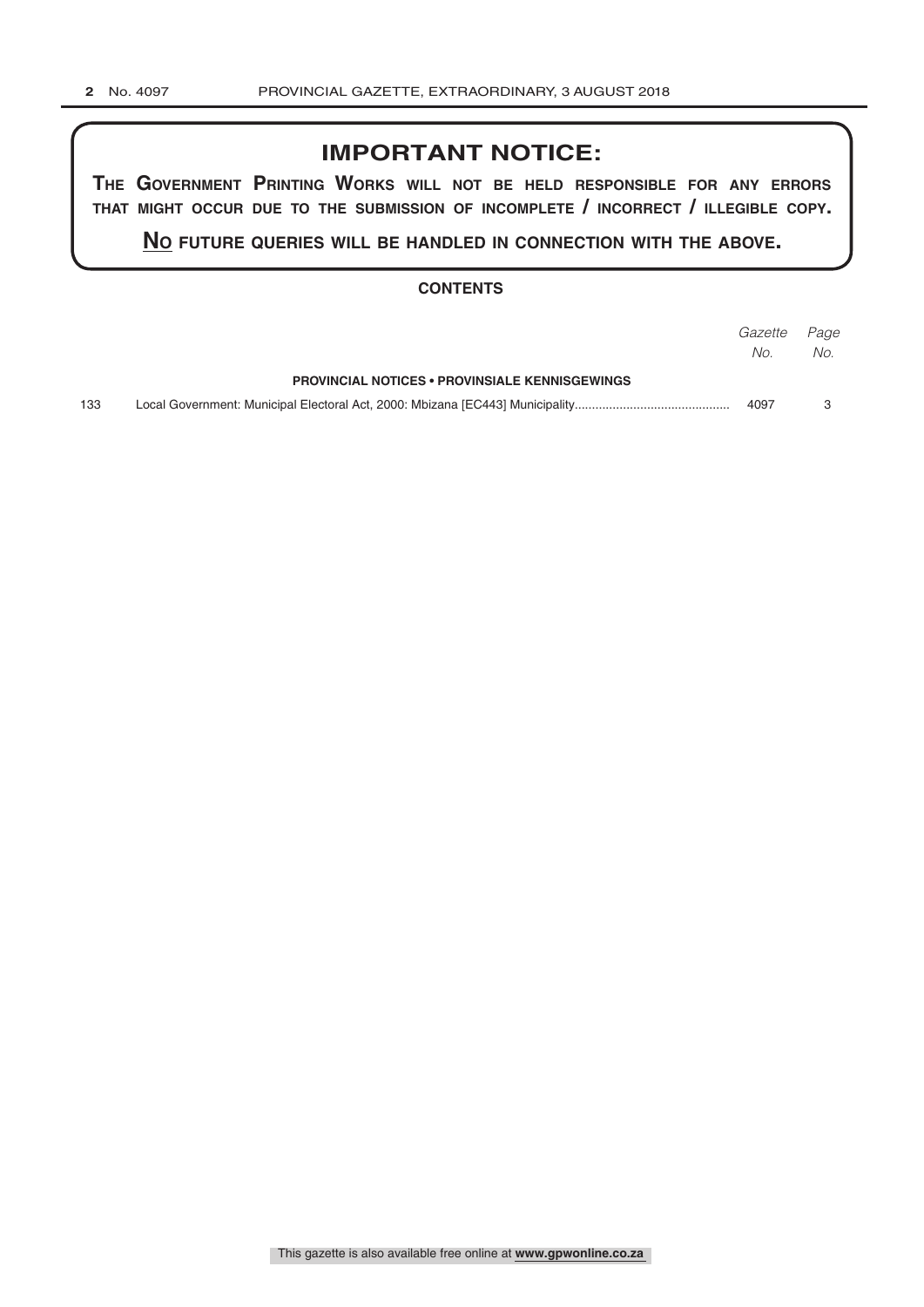## Provincial Notices • Provinsiale Kennisgewings

## **PROVINCIAL NOTICE 133 OF 2018**

## **ELECTORAL COMMISSION**

## **ELECTION TIMETABLE**

The Electoral Commission hereby gives notice that it has in terms of section 11 of the Local Government: Municipal Electoral Act, 2000, compiled the election timetable set out below to apply to the municipal by-elections to be held on 22 August 2018 in respect of Ward 26 of the Mbizana [EC443] Municipality as proclaimed by Provincial Notice number 124 of 2018 as published in the Provincial Gazette Extraordinary No 4087 of the Eastern Cape, dated 20 July 2018. A reference to "section" in this election timetable is a reference to that section in the Local Government: Municipal Electoral Act, 2000 (Act No. 27 of 2000).

## **Cut-off time for act to be performed**

1 An act required in terms of this Act to be performed by not later than a date in the election timetable must be performed before 17:00 on that date, unless otherwise specified.

## **Certification of the voters' roll**

2 By 26 July 2018 chief electoral officer must certify the segments of the voters' roll for the voting districts to be used in the by-elections in terms of section 6(2)(a).

### **Notice that lists of addresses of voting stations are available for inspection**

3 By 26 July 2018 the chief electoral officer must give notice that copies of a list of voting stations and their addresses will be available for inspection at the office of the Commission's local representative in terms of section 19(5).

## **Notice of route of mobile voting stations**

4 If the Commission decides to use mobile voting stations in the byelections, the Commission must by 03 August 2018 give notice of the route, including the locations and estimated times of stopping of each mobile voting station in terms of section 22(1).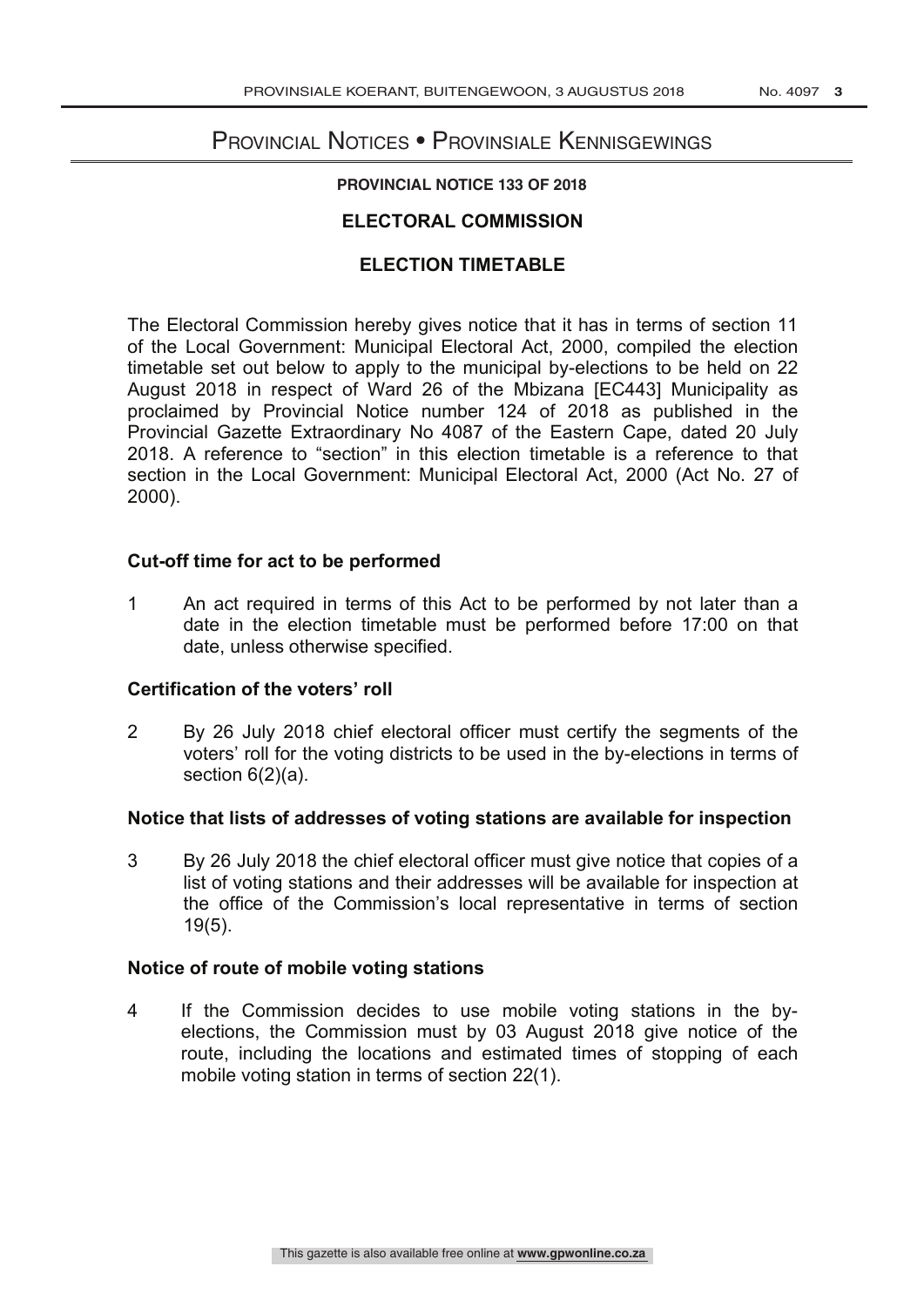### **Cut–off date for nomination of ward candidates to contest an election**

5 By no later than 30 July 2018 at 17h00, the nomination of a person to contest the by-election in a municipality as a ward candidate must be submitted to the Commission's local representative on a prescribed form and in the prescribed manner in terms of section 17(1).

#### **Cut–off date for compilation and certification of ward candidate lists**

6 By 06 August 2018 the Commission must compile for each ward a list of ward candidates, certify those lists for that by-election, and keep copies of the lists available at the office of the Commission's local representative in terms of section 18 (1).

#### **Cut-off date for issuing certificates**

7 By 06 August 2018 the Commission must issue to each ward candidate contesting the by-election, a prescribed certificate in terms of section  $18(1)(d)$ .

#### **Application for special vote**

8 10(1) By no later than 10 August 2018 a voter may apply in terms of Regulation 28B (1) to cast special vote within the voting district where she or he is registered. [Applications for special votes will only be received from 06 August 2018]

(2) On 21 August 2018 voters who had successfully applied to cast their special votes at the voting station, may visit the voting station between 08h00 and 17h00 to cast their special votes.

(3) On 21 August 2018 voting officers must visit voters who had successfully applied to cast their special votes at their places of residence, to afford them the opportunity to cast their votes there.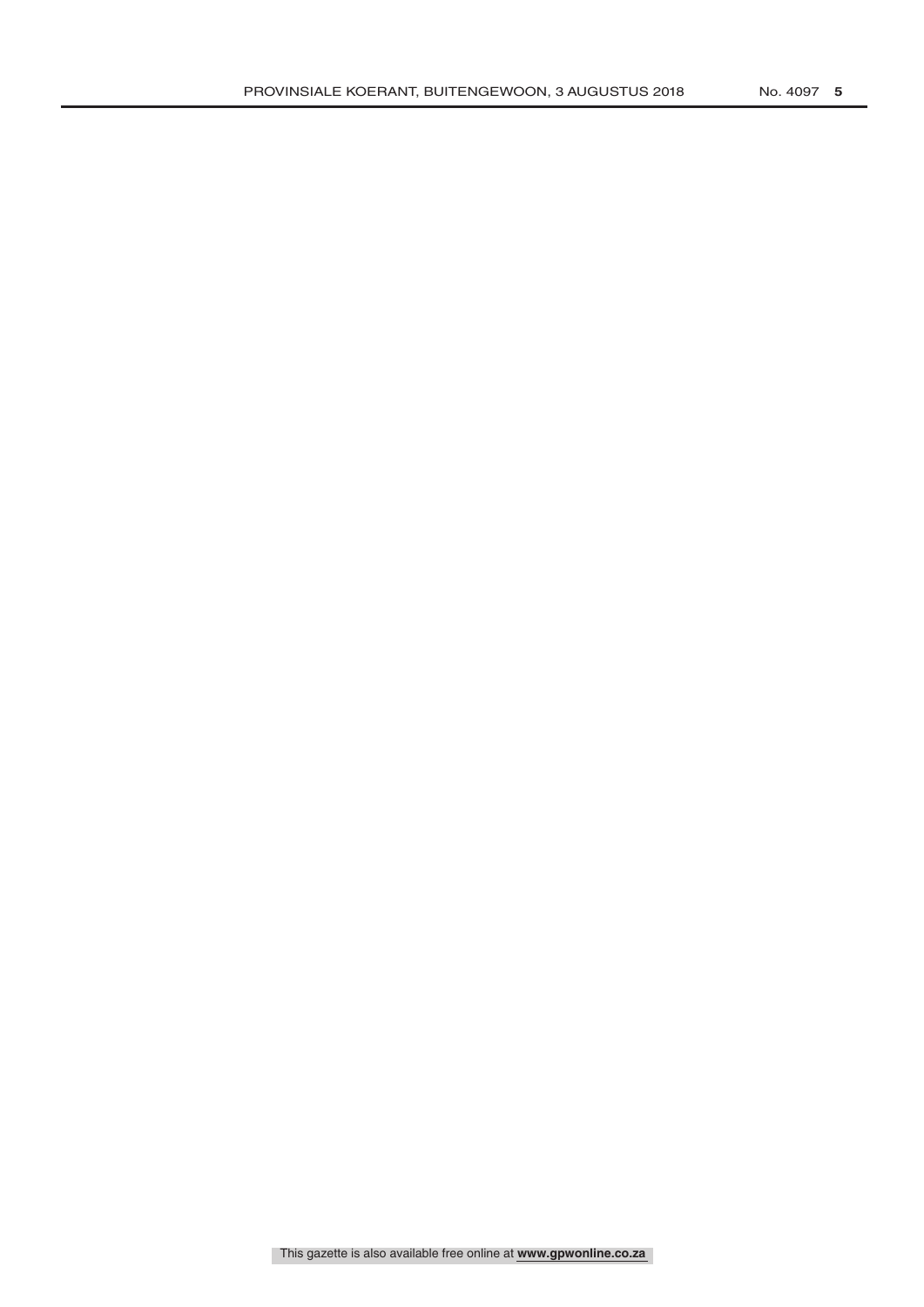This gazette is also available free online at **www.gpwonline.co.za**